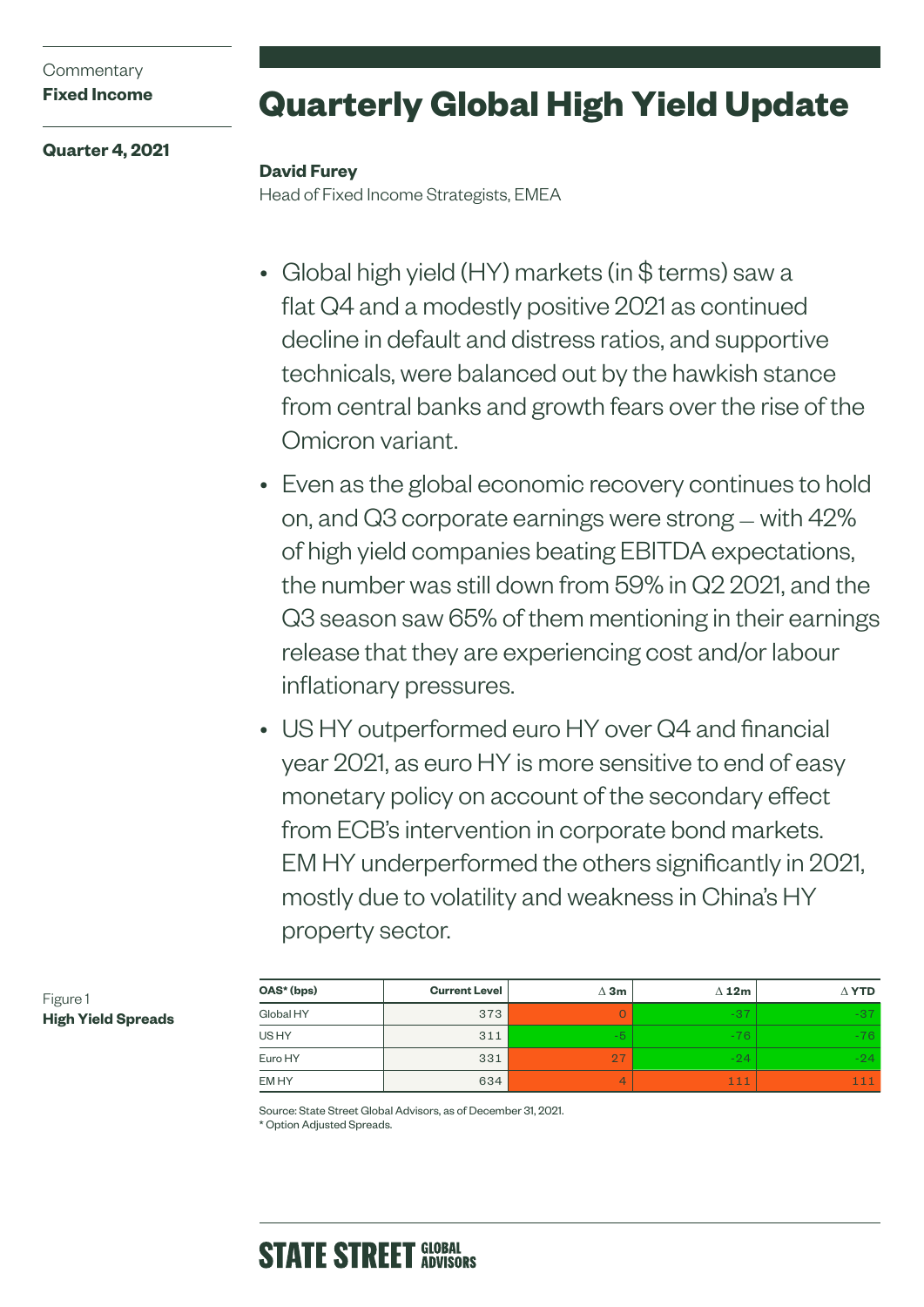### **Market Highlights**

- Default rates were very benign in US and euro HY over 2021, a sharp contrast compared with 2020's pandemic driven surge. US high yield default rate for last 12 months ended the year at a record low 0.29%, much below the historical average of 3.8%. Euro HY saw a similar trend over the same period, with the par default rate dropping to 0.52%, much below the historical average of 2.5%.
- 2021 US HY gross issuance volume was \$483bn, and while this number is similar to 2020 (\$449bn), 2021 saw much lighter net supply (-\$23.1 in 2021 vs \$215 in 2020) due to lack of fallen angels akin to 2020. Net supply volume for euro HY was €88bn for 2021, greater than most annual gross issuance numbers over the past decade.
- Flows have been moving out of US HY funds year-to-date (-\$13.6bn), shifting into leveraged loans (+\$45.4bn) as investors reduce duration from fixed rate to floating rate debt. European HY saw a neutral trend with a small net inflow of €320mm in 2021 (just 0.4% of AUM).
- The rating cycle has been very positive in 2021 with a wave of upgrades from the rating agencies in recognition of strong earnings and improvement in leverage and coverage ratios. The ratio of upgrades/downgrades (by \$ volume) has been on a sharp uptrend this year, with the US high yield ratio reaching 3.0 in 2021, compared to just 0.1 through 2020. Issuers have shown mostly prudent behaviour by deploying excess cash raised last year partially towards debt repayment.



Source: State Street Global Advisors, as of December 31, 2021.

### Figure 3 **Total Returns of Global High Yield**

| <b>Returns</b>           | $3m$ (%) | 6m (%)  | 12m (%) | $YTD$ (%) |
|--------------------------|----------|---------|---------|-----------|
| Global HY (in \$ terms)  | $-0.76$  | $-1.11$ | 1.36    | 1.36      |
| Global HY (\$-Hedged)    | $-0.33$  | $-0.12$ | 3.04    | 3.04      |
| Global HY (€-Hedged)     | $-0.64$  | $-0.62$ | 2.12    | 2.12      |
| US HY (in \$)            | 0.64     | 1.59    | 5.35    | 5.35      |
| Euro HY (in $\epsilon$ ) | $-0.33$  | 0.32    | 3.35    | 3.35      |
| EMHY (in \$)             | $-3.65$  | $-6.23$ | $-5.02$ | $-5.02$   |

Source: State Street Global Advisors, as of December 31, 2021. Past performance is not a reliable indicator of future performance.

Figure 2

**OAS History — Last 5 Years (bps)**

Global HY US<sub>HY</sub> Euro HY  $F$ M HY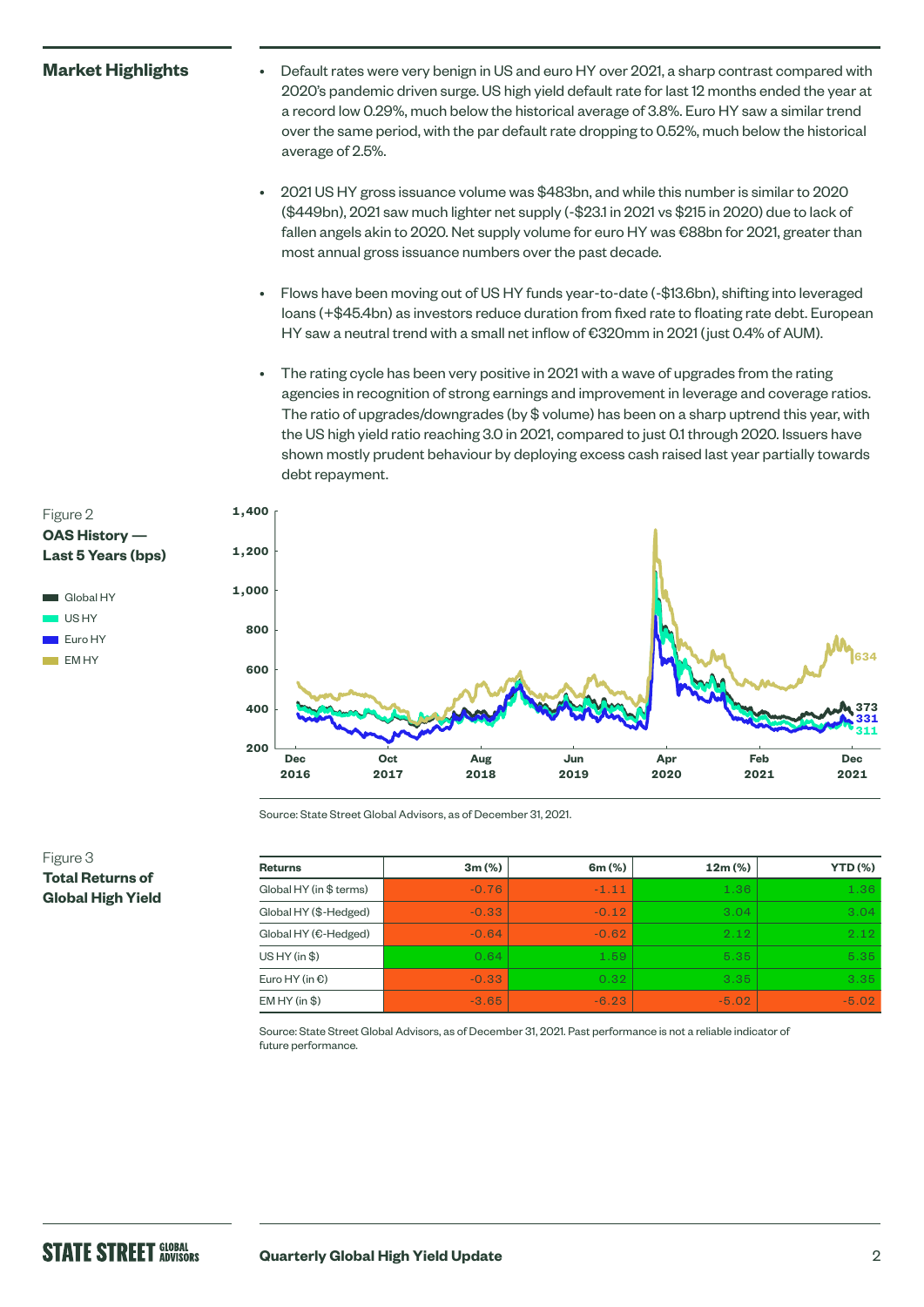| Figure 4                                         | <b>Returns</b>                                                                                                                                                                                                                                                                                                                                                                                                                                                                                                                                                                                                                                                                                                                                                                                                                                                                                                                                     | $3m$ (%)                                           | $6m$ (%) | 12m (%)                                                                                                                                                                          | <b>YTD (%)</b> |  |  |  |
|--------------------------------------------------|----------------------------------------------------------------------------------------------------------------------------------------------------------------------------------------------------------------------------------------------------------------------------------------------------------------------------------------------------------------------------------------------------------------------------------------------------------------------------------------------------------------------------------------------------------------------------------------------------------------------------------------------------------------------------------------------------------------------------------------------------------------------------------------------------------------------------------------------------------------------------------------------------------------------------------------------------|----------------------------------------------------|----------|----------------------------------------------------------------------------------------------------------------------------------------------------------------------------------|----------------|--|--|--|
| <b>Return Components</b><br>of Global High Yield | Global HY (\$-Hedged)                                                                                                                                                                                                                                                                                                                                                                                                                                                                                                                                                                                                                                                                                                                                                                                                                                                                                                                              | $-0.33$                                            | $-0.12$  | 3.04                                                                                                                                                                             | 3.04           |  |  |  |
|                                                  | Spread Return                                                                                                                                                                                                                                                                                                                                                                                                                                                                                                                                                                                                                                                                                                                                                                                                                                                                                                                                      | $-0.09$                                            | 0.17     | 4.25                                                                                                                                                                             | 4.25           |  |  |  |
|                                                  | <b>Treasury Return</b>                                                                                                                                                                                                                                                                                                                                                                                                                                                                                                                                                                                                                                                                                                                                                                                                                                                                                                                             | $-0.24$                                            | $-0.30$  | $-1.21$                                                                                                                                                                          | $-1.21$        |  |  |  |
|                                                  | Source: State Street Global Advisors, as of December 31, 2021. Past performance is not a reliable indicator of<br>future performance.                                                                                                                                                                                                                                                                                                                                                                                                                                                                                                                                                                                                                                                                                                                                                                                                              |                                                    |          |                                                                                                                                                                                  |                |  |  |  |
| <b>Performance</b><br><b>Highlights</b>          | Treasury returns were negative, both in Q4 and over the year 2021, as the global uptick<br>in realised inflation across the world has led to rate hikes, tapering, or an overall less<br>accommodative monetary policy from most central banks.<br>Q4 sector performance in global HY was a continuation of the "reopening" theme, with<br>Automotive (+1.6%), Services (+1.1%) and Energy (+1.0%), all performing well in excess return<br>terms. Real Estate (-9.7%) was an underperforming outlier over the quarter.<br>The BB- rated segment outperformed in total return terms over the quarter, with +0.06%.<br>CCC- and lower rated segment, as well as single Bs underperformed, returning -1.20% and<br>-1.00% respectively. This is a slight contrast from overall 2021 performance, which saw<br>significant outperformance of the CCC- and lower rated segment (+8.75%) compared to<br>BB (+2.97%) and the single B (+1.22%) segments. |                                                    |          |                                                                                                                                                                                  |                |  |  |  |
| <b>Valuations</b><br><b>Further Reading</b>      | Even though the yield on global HY stands at 4.59% and is close to all-time lows, spreads at<br>373bps are at the 20th percentile, and the high yield market has seen an improvement in<br>quality over the years and investors are more comfortable considering it in their overall asset<br>allocation within fixed income.<br>We are in a recovery phase of the credit cycle, having passed through the repair phase rapidly.<br>Despite the COVID-19 recession being only last year, we are moving through the cycle                                                                                                                                                                                                                                                                                                                                                                                                                           |                                                    |          |                                                                                                                                                                                  |                |  |  |  |
|                                                  | The Case For Global High Yield<br>Why Now, Why Indexing                                                                                                                                                                                                                                                                                                                                                                                                                                                                                                                                                                                                                                                                                                                                                                                                                                                                                            | starts to shift from a prolonged period of easing. |          | faster than usual, and conditions now seem 'mid-cycle', where returns from carry tend to<br>dominate — as growth shows signs of moderation from peak levels, and monetary policy |                |  |  |  |

Sources. Bloomberg, JP Morgan. BofA indices HW0C, HUC0, HEC0 and EMUH were used as a representation of the Global HY, US HY, Euro HY and EM HY markets respectively. As of December 31, 2021.